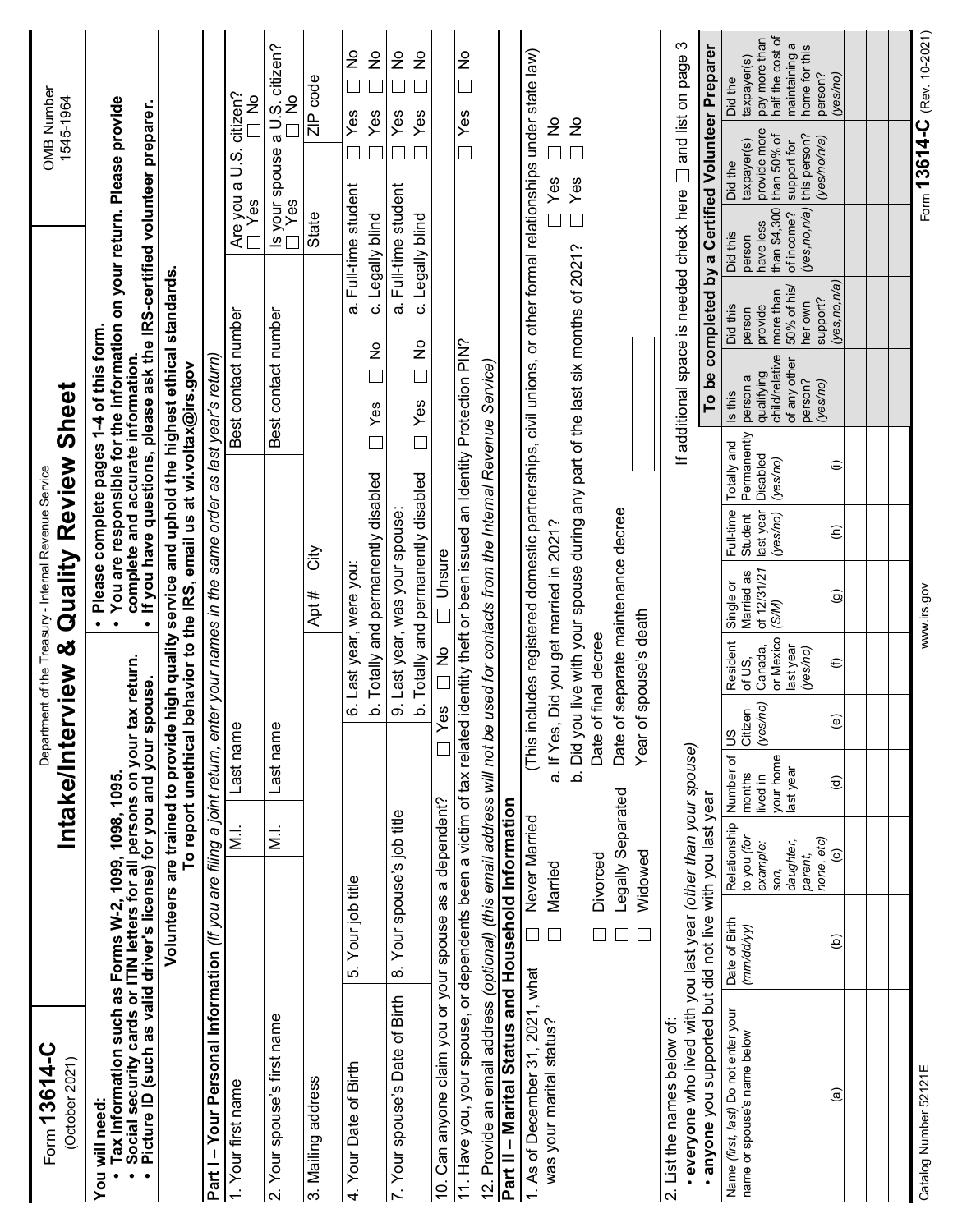| Income (or loss) from the sale or exchange of Stocks, Bonds, Virtual Currency or Real Estate? (including your home) (Forms 1099-S, 1099-B)<br>debt cancelled/forgiven by a lender or have a home foreclosure? (Forms 1099-C, 1099-A)<br>$\Box$ (A) Mortgage Interest (Form 1098)<br>Cash/check/virtual currency payments, or other property or services for any work performed not reported on Forms W-2 or 1099?<br>Other<br>(B) Charitable Contributions<br>$\Box$<br>15. (B) Other income? (gambling, lottery, prizes, awards, jury duty, virtual currency, Sch K-1, royalties, foreign income, etc.)<br>Self-Employment income? (Form 1099-MISC, 1099-NEC, cash, virtual currency, or other property or services)<br>$\frac{1}{2}$<br>Roth IRA (B)<br>accounts, bonds, CDs, brokerage? (Forms 1099-INT, 1099-DIV)<br>Have Earned Income Credit, Child Tax Credit or American Opportunity Credit disallowed in a prior year?<br>Disability income? (such as payments from insurance, or workers compensation) (Forms 1099-R, W-2)<br>3. (B) College or post secondary educational expenses for yourself, spouse or dependents? (Form 1098-T)<br>Yes<br>If so how much?<br>$\square$<br>$\square$<br>$\Box$<br>items? (such as windows, furnace, insulation, etc.)<br> |                             |
|--------------------------------------------------------------------------------------------------------------------------------------------------------------------------------------------------------------------------------------------------------------------------------------------------------------------------------------------------------------------------------------------------------------------------------------------------------------------------------------------------------------------------------------------------------------------------------------------------------------------------------------------------------------------------------------------------------------------------------------------------------------------------------------------------------------------------------------------------------------------------------------------------------------------------------------------------------------------------------------------------------------------------------------------------------------------------------------------------------------------------------------------------------------------------------------------------------------------------------------------------------------------------|-----------------------------|
|                                                                                                                                                                                                                                                                                                                                                                                                                                                                                                                                                                                                                                                                                                                                                                                                                                                                                                                                                                                                                                                                                                                                                                                                                                                                          |                             |
|                                                                                                                                                                                                                                                                                                                                                                                                                                                                                                                                                                                                                                                                                                                                                                                                                                                                                                                                                                                                                                                                                                                                                                                                                                                                          |                             |
|                                                                                                                                                                                                                                                                                                                                                                                                                                                                                                                                                                                                                                                                                                                                                                                                                                                                                                                                                                                                                                                                                                                                                                                                                                                                          |                             |
|                                                                                                                                                                                                                                                                                                                                                                                                                                                                                                                                                                                                                                                                                                                                                                                                                                                                                                                                                                                                                                                                                                                                                                                                                                                                          |                             |
|                                                                                                                                                                                                                                                                                                                                                                                                                                                                                                                                                                                                                                                                                                                                                                                                                                                                                                                                                                                                                                                                                                                                                                                                                                                                          |                             |
|                                                                                                                                                                                                                                                                                                                                                                                                                                                                                                                                                                                                                                                                                                                                                                                                                                                                                                                                                                                                                                                                                                                                                                                                                                                                          |                             |
|                                                                                                                                                                                                                                                                                                                                                                                                                                                                                                                                                                                                                                                                                                                                                                                                                                                                                                                                                                                                                                                                                                                                                                                                                                                                          |                             |
|                                                                                                                                                                                                                                                                                                                                                                                                                                                                                                                                                                                                                                                                                                                                                                                                                                                                                                                                                                                                                                                                                                                                                                                                                                                                          |                             |
|                                                                                                                                                                                                                                                                                                                                                                                                                                                                                                                                                                                                                                                                                                                                                                                                                                                                                                                                                                                                                                                                                                                                                                                                                                                                          |                             |
|                                                                                                                                                                                                                                                                                                                                                                                                                                                                                                                                                                                                                                                                                                                                                                                                                                                                                                                                                                                                                                                                                                                                                                                                                                                                          |                             |
|                                                                                                                                                                                                                                                                                                                                                                                                                                                                                                                                                                                                                                                                                                                                                                                                                                                                                                                                                                                                                                                                                                                                                                                                                                                                          |                             |
|                                                                                                                                                                                                                                                                                                                                                                                                                                                                                                                                                                                                                                                                                                                                                                                                                                                                                                                                                                                                                                                                                                                                                                                                                                                                          |                             |
|                                                                                                                                                                                                                                                                                                                                                                                                                                                                                                                                                                                                                                                                                                                                                                                                                                                                                                                                                                                                                                                                                                                                                                                                                                                                          |                             |
|                                                                                                                                                                                                                                                                                                                                                                                                                                                                                                                                                                                                                                                                                                                                                                                                                                                                                                                                                                                                                                                                                                                                                                                                                                                                          |                             |
|                                                                                                                                                                                                                                                                                                                                                                                                                                                                                                                                                                                                                                                                                                                                                                                                                                                                                                                                                                                                                                                                                                                                                                                                                                                                          |                             |
|                                                                                                                                                                                                                                                                                                                                                                                                                                                                                                                                                                                                                                                                                                                                                                                                                                                                                                                                                                                                                                                                                                                                                                                                                                                                          |                             |
|                                                                                                                                                                                                                                                                                                                                                                                                                                                                                                                                                                                                                                                                                                                                                                                                                                                                                                                                                                                                                                                                                                                                                                                                                                                                          |                             |
|                                                                                                                                                                                                                                                                                                                                                                                                                                                                                                                                                                                                                                                                                                                                                                                                                                                                                                                                                                                                                                                                                                                                                                                                                                                                          |                             |
|                                                                                                                                                                                                                                                                                                                                                                                                                                                                                                                                                                                                                                                                                                                                                                                                                                                                                                                                                                                                                                                                                                                                                                                                                                                                          |                             |
|                                                                                                                                                                                                                                                                                                                                                                                                                                                                                                                                                                                                                                                                                                                                                                                                                                                                                                                                                                                                                                                                                                                                                                                                                                                                          |                             |
|                                                                                                                                                                                                                                                                                                                                                                                                                                                                                                                                                                                                                                                                                                                                                                                                                                                                                                                                                                                                                                                                                                                                                                                                                                                                          |                             |
|                                                                                                                                                                                                                                                                                                                                                                                                                                                                                                                                                                                                                                                                                                                                                                                                                                                                                                                                                                                                                                                                                                                                                                                                                                                                          |                             |
|                                                                                                                                                                                                                                                                                                                                                                                                                                                                                                                                                                                                                                                                                                                                                                                                                                                                                                                                                                                                                                                                                                                                                                                                                                                                          |                             |
|                                                                                                                                                                                                                                                                                                                                                                                                                                                                                                                                                                                                                                                                                                                                                                                                                                                                                                                                                                                                                                                                                                                                                                                                                                                                          |                             |
|                                                                                                                                                                                                                                                                                                                                                                                                                                                                                                                                                                                                                                                                                                                                                                                                                                                                                                                                                                                                                                                                                                                                                                                                                                                                          |                             |
|                                                                                                                                                                                                                                                                                                                                                                                                                                                                                                                                                                                                                                                                                                                                                                                                                                                                                                                                                                                                                                                                                                                                                                                                                                                                          |                             |
|                                                                                                                                                                                                                                                                                                                                                                                                                                                                                                                                                                                                                                                                                                                                                                                                                                                                                                                                                                                                                                                                                                                                                                                                                                                                          |                             |
|                                                                                                                                                                                                                                                                                                                                                                                                                                                                                                                                                                                                                                                                                                                                                                                                                                                                                                                                                                                                                                                                                                                                                                                                                                                                          |                             |
|                                                                                                                                                                                                                                                                                                                                                                                                                                                                                                                                                                                                                                                                                                                                                                                                                                                                                                                                                                                                                                                                                                                                                                                                                                                                          |                             |
|                                                                                                                                                                                                                                                                                                                                                                                                                                                                                                                                                                                                                                                                                                                                                                                                                                                                                                                                                                                                                                                                                                                                                                                                                                                                          |                             |
|                                                                                                                                                                                                                                                                                                                                                                                                                                                                                                                                                                                                                                                                                                                                                                                                                                                                                                                                                                                                                                                                                                                                                                                                                                                                          |                             |
|                                                                                                                                                                                                                                                                                                                                                                                                                                                                                                                                                                                                                                                                                                                                                                                                                                                                                                                                                                                                                                                                                                                                                                                                                                                                          |                             |
|                                                                                                                                                                                                                                                                                                                                                                                                                                                                                                                                                                                                                                                                                                                                                                                                                                                                                                                                                                                                                                                                                                                                                                                                                                                                          | If yes, for which tax year? |
|                                                                                                                                                                                                                                                                                                                                                                                                                                                                                                                                                                                                                                                                                                                                                                                                                                                                                                                                                                                                                                                                                                                                                                                                                                                                          |                             |
|                                                                                                                                                                                                                                                                                                                                                                                                                                                                                                                                                                                                                                                                                                                                                                                                                                                                                                                                                                                                                                                                                                                                                                                                                                                                          |                             |
|                                                                                                                                                                                                                                                                                                                                                                                                                                                                                                                                                                                                                                                                                                                                                                                                                                                                                                                                                                                                                                                                                                                                                                                                                                                                          |                             |
|                                                                                                                                                                                                                                                                                                                                                                                                                                                                                                                                                                                                                                                                                                                                                                                                                                                                                                                                                                                                                                                                                                                                                                                                                                                                          |                             |
|                                                                                                                                                                                                                                                                                                                                                                                                                                                                                                                                                                                                                                                                                                                                                                                                                                                                                                                                                                                                                                                                                                                                                                                                                                                                          |                             |
|                                                                                                                                                                                                                                                                                                                                                                                                                                                                                                                                                                                                                                                                                                                                                                                                                                                                                                                                                                                                                                                                                                                                                                                                                                                                          |                             |
|                                                                                                                                                                                                                                                                                                                                                                                                                                                                                                                                                                                                                                                                                                                                                                                                                                                                                                                                                                                                                                                                                                                                                                                                                                                                          |                             |
| www.irs.gov<br>Catalog Number 52121E                                                                                                                                                                                                                                                                                                                                                                                                                                                                                                                                                                                                                                                                                                                                                                                                                                                                                                                                                                                                                                                                                                                                                                                                                                     |                             |
|                                                                                                                                                                                                                                                                                                                                                                                                                                                                                                                                                                                                                                                                                                                                                                                                                                                                                                                                                                                                                                                                                                                                                                                                                                                                          |                             |
|                                                                                                                                                                                                                                                                                                                                                                                                                                                                                                                                                                                                                                                                                                                                                                                                                                                                                                                                                                                                                                                                                                                                                                                                                                                                          | Form 13614-C (Rev. 10-2021) |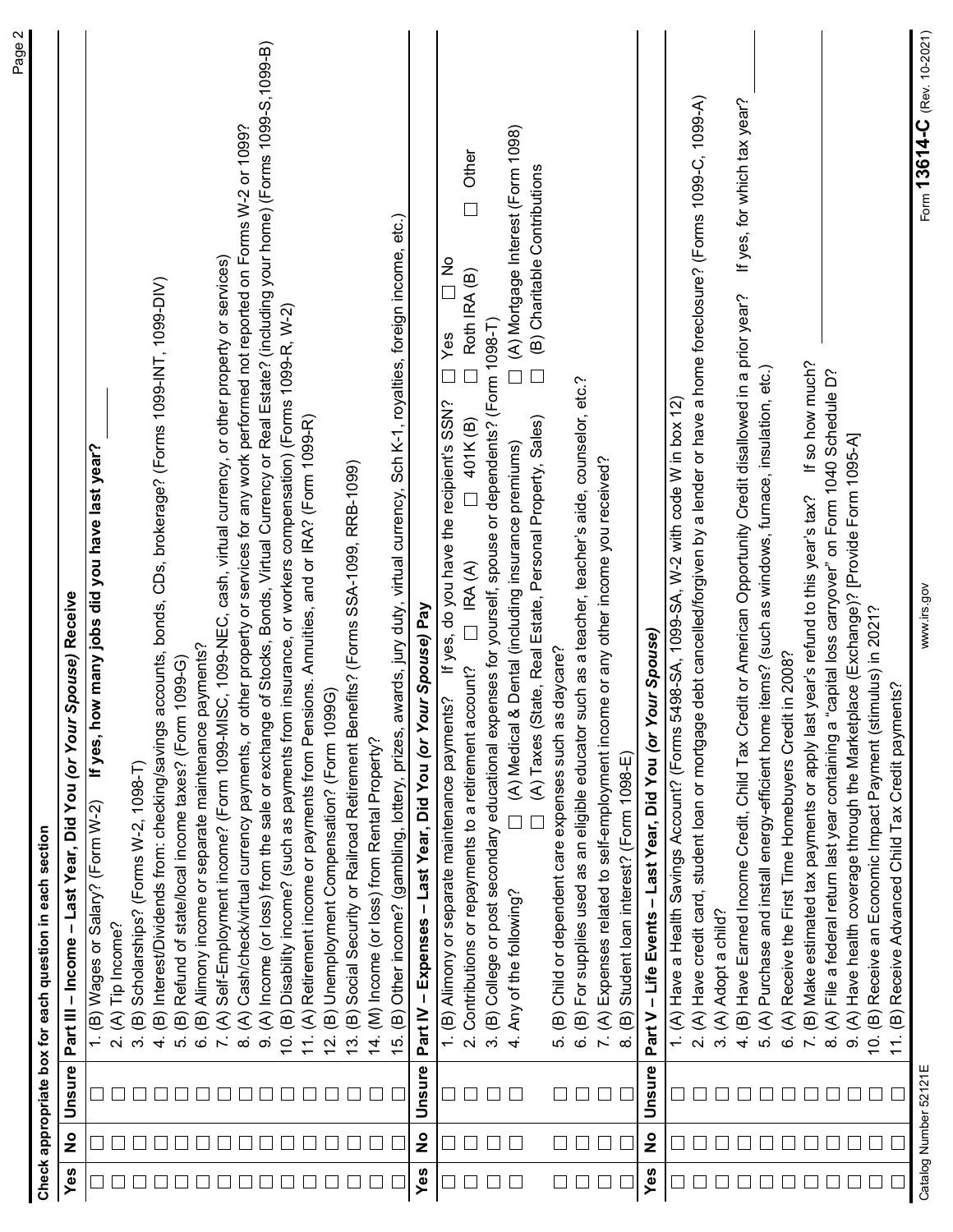| c. To split your refund between different accounts $\square$ Yes<br>If yes, which language?<br>e<br>□<br>b. To purchase U.S. Savings Bonds<br>$\frac{8}{1}$<br>Spouse<br>Yes<br>If yes, where?<br>∏Yes<br>ž<br>$rac{6}{1}$<br>1. Would you like to receive written communications from the IRS in a language other than English? $\Box$<br>4. If you have a balance due, would you like to make a payment directly from your bank account?<br>2. Presidential Election Campaign Fund (If you check a box, your tax or refund will not change)<br>You<br>Yes<br>Yes<br>ž<br>Return<br>Additional Information and Questions Related to the Preparation of Your<br>Check here if you, or your spouse if filing jointly, want \$3 to go to this fund<br>Yes<br>ž<br>Did you live in an area that was declared a Federal disaster area? [<br>Did you, or your spouse if filing jointly, receive a letter from the IRS?<br>ᆸ<br>a. Direct deposit<br>Yes<br>ᄂ<br>3. If you are due a refund, would you like:<br>.<br>@<br>ιó |
|------------------------------------------------------------------------------------------------------------------------------------------------------------------------------------------------------------------------------------------------------------------------------------------------------------------------------------------------------------------------------------------------------------------------------------------------------------------------------------------------------------------------------------------------------------------------------------------------------------------------------------------------------------------------------------------------------------------------------------------------------------------------------------------------------------------------------------------------------------------------------------------------------------------------------------------------------------------------------------------------------------------------|
|                                                                                                                                                                                                                                                                                                                                                                                                                                                                                                                                                                                                                                                                                                                                                                                                                                                                                                                                                                                                                        |
|                                                                                                                                                                                                                                                                                                                                                                                                                                                                                                                                                                                                                                                                                                                                                                                                                                                                                                                                                                                                                        |
|                                                                                                                                                                                                                                                                                                                                                                                                                                                                                                                                                                                                                                                                                                                                                                                                                                                                                                                                                                                                                        |
| this site to apply for these grants or to support continued receipt of financial funding. Your answer will be used only for statistical purposes. These questions<br>Many free tax preparation sites operate by receiving grant money or other federal financial assistance. The data from the following questions may be used by<br>are optional.                                                                                                                                                                                                                                                                                                                                                                                                                                                                                                                                                                                                                                                                     |
| Prefer not to answer<br>Not well Not at all<br>Very well D Well<br>$\Box$<br>ing & speaking?<br>7. Would you say you can carry on a conversation in English, both understand                                                                                                                                                                                                                                                                                                                                                                                                                                                                                                                                                                                                                                                                                                                                                                                                                                           |
| $\Box$ Prefer not to answer<br>$\Box$ Not at all<br>Prefer not to answer<br>Not well<br>$\Box$<br>$\Box$<br>Well<br>$\frac{1}{2}$<br>$\Box$<br>$\Box$<br>Very well<br>Yes<br>$\Box$<br>$\Box$<br>8. Would you say you can read a newspaper or book in English?<br>9. Do you or any member of your household have a disability?                                                                                                                                                                                                                                                                                                                                                                                                                                                                                                                                                                                                                                                                                         |
| Prefer not to answer<br>$\boxed{\phantom{a}}$<br>ş<br>Yes<br>10. Are you or your spouse a Veteran from the U.S. Armed Forces?                                                                                                                                                                                                                                                                                                                                                                                                                                                                                                                                                                                                                                                                                                                                                                                                                                                                                          |
| $\Box$ Prefer not to answer<br>$\Box$ White<br>Mative Hawaiian or other Pacific Islander<br><b>Black or African American</b><br>$\Box$ Asian<br>American Indian or Alaska Native<br>11. Your race?                                                                                                                                                                                                                                                                                                                                                                                                                                                                                                                                                                                                                                                                                                                                                                                                                     |
| Your spouse's race?<br><u>isi</u>                                                                                                                                                                                                                                                                                                                                                                                                                                                                                                                                                                                                                                                                                                                                                                                                                                                                                                                                                                                      |
| $\Box$ Prefer not to answer<br>$\Box$ White<br>$\Box$ Native Hawaiian or other Pacific Islander<br><b>Diack or African American</b><br>$\Box$ Asian<br>American Indian or Alaska Native                                                                                                                                                                                                                                                                                                                                                                                                                                                                                                                                                                                                                                                                                                                                                                                                                                |
| Prefer not to answer<br>$\Box$<br>Not Hispanic or Latino<br>Hispanic or Latino<br>$\Box$<br>Your ethnicity?<br>No spouse<br>$\tilde{\omega}$                                                                                                                                                                                                                                                                                                                                                                                                                                                                                                                                                                                                                                                                                                                                                                                                                                                                           |
| No spouse<br>Prefer not to answer<br>$\Box$<br>$\Box$ Not Hispanic or Latino<br>$\Box$ Not Hispanic or Latino<br>Hispanic or Latino<br>14. Your spouse's ethnicity?<br>Additional comments                                                                                                                                                                                                                                                                                                                                                                                                                                                                                                                                                                                                                                                                                                                                                                                                                             |
|                                                                                                                                                                                                                                                                                                                                                                                                                                                                                                                                                                                                                                                                                                                                                                                                                                                                                                                                                                                                                        |
|                                                                                                                                                                                                                                                                                                                                                                                                                                                                                                                                                                                                                                                                                                                                                                                                                                                                                                                                                                                                                        |
|                                                                                                                                                                                                                                                                                                                                                                                                                                                                                                                                                                                                                                                                                                                                                                                                                                                                                                                                                                                                                        |
| Privacy Act and Paperwork Reduction Act Notice                                                                                                                                                                                                                                                                                                                                                                                                                                                                                                                                                                                                                                                                                                                                                                                                                                                                                                                                                                         |
| The Privacy Act of 1974 requires that when we ask for information we tell you our legal right o ask for the information, why we are asking for it, and how it will be used. We must also tell you what could happen if we<br>do n                                                                                                                                                                                                                                                                                                                                                                                                                                                                                                                                                                                                                                                                                                                                                                                      |
|                                                                                                                                                                                                                                                                                                                                                                                                                                                                                                                                                                                                                                                                                                                                                                                                                                                                                                                                                                                                                        |